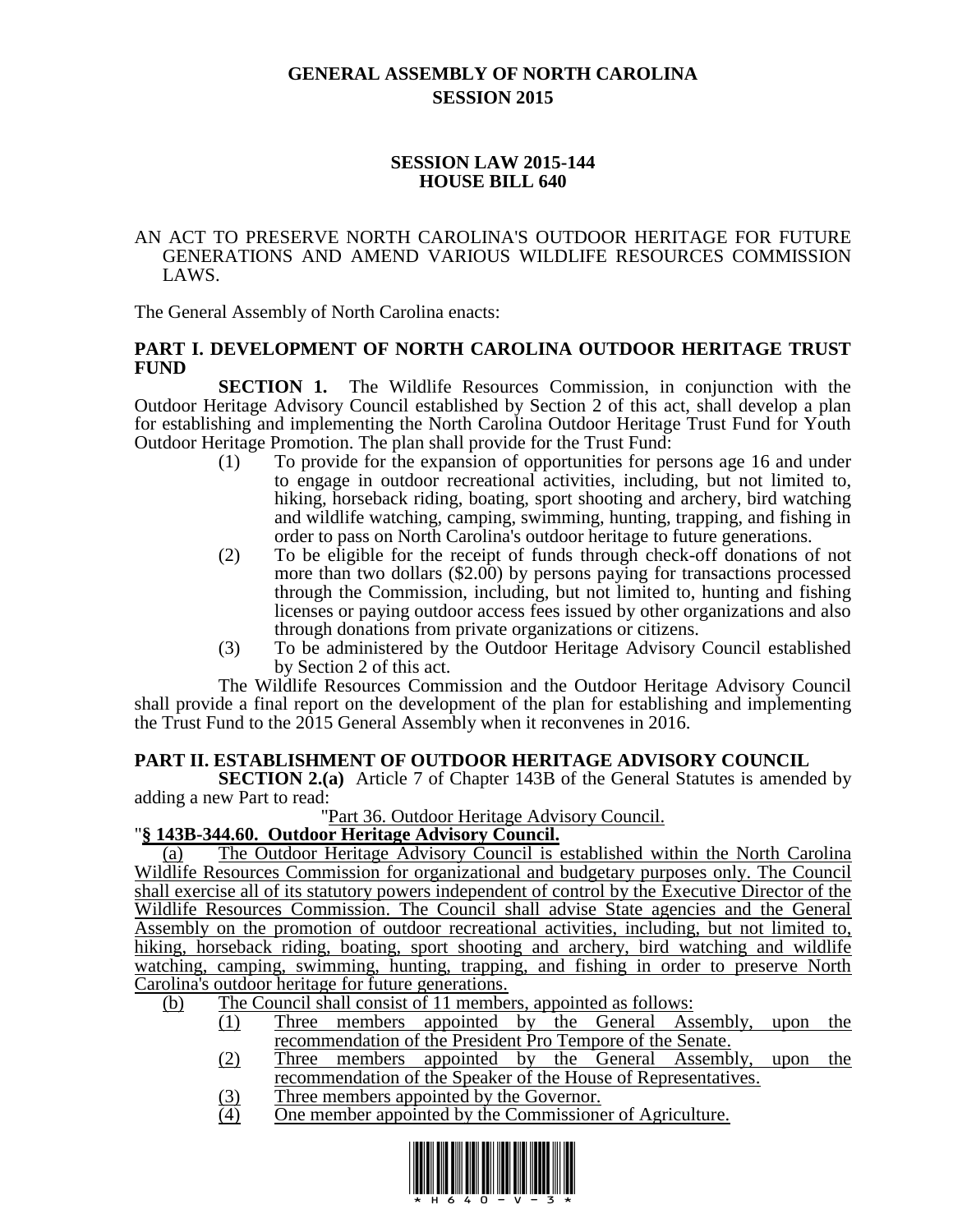(5) One member appointed by the chair of the Wildlife Resources Commission. All members of the Council shall have knowledge and experience in outdoor recreational activities and have a demonstrated interest in promoting outdoor heritage.

(c) The terms of the initial members of the Council shall commence October 1, 2015. Of the Governor's initial appointments, one member shall be designated to serve a term of three years, one member shall be designated to serve a term of two years, and one member shall be designated to serve a term of one year. Of the initial appointments by the President Pro Tempore of the Senate, one member shall be designated to serve a term of three years, one member shall be designated to serve a term of two years, and one member shall be designated to serve a term of one year. Of the initial appointments by the Speaker of the House of Representatives, one member shall be designated to serve a term of three years, one member shall be designated to serve a term of two years, and one member shall be designated to serve a term of one year. The members appointed by the Commissioner of Agriculture and the chair of the Wildlife Resources Commission shall each serve an initial term of four years. After the initial appointees' terms have expired, all members shall be appointed for a term of four years. No member shall serve more than two successive terms.

Any appointment to fill a vacancy on the Council created by the resignation, dismissal, death, or disability of a member shall be for the balance of the unexpired term.

(d) The initial chair of the Council shall be designated by the Governor from the Council members. The initial chair shall hold this office for not more than one year. Subsequent chairs shall be elected by the Council for terms of two years.

(e) The Council shall meet quarterly and at other times at the call of the chair. A majority of members of the Council shall constitute a quorum.

(f) Council members shall be reimbursed for expenses incurred in the performance of their duties in accordance with G.S. 138-5 and G.S. 138-6, as applicable.

(g) The Executive Director of the Wildlife Resources Commission shall provide clerical and other assistance as needed."

**SECTION 2.(b)** This section becomes effective July 1, 2015.

### **PART III. EXPANDED ACCESS TO PUBLIC LANDS**

**SECTION 3.(a)** The Legislative Research Commission shall study the need for expanded access to public lands. The Commission shall examine the ways in which public land management plans affect opportunities to engage in outdoor recreational activities, including, but not limited to, hiking, horseback riding, boating, sport shooting and archery, bird watching and wildlife watching, camping, swimming, hunting, trapping, and fishing and make recommendations for increasing the public's opportunities to access public lands for those purposes.

**SECTION 3.(b)** The Legislative Research Commission may make an interim report to the 2015 General Assembly when it reconvenes in 2016 and shall make its final report to the 2017 General Assembly when it convenes.

# **PART IV. "THREE STRIKES" RULE FOR HUNTING ON POSTED PROPERTY AND REVIEW SUSPENSION OF HUNTING PRIVILEGES FOR NEGLIGENT HUNTERS**

**SECTION 4.(a)** G.S. 113-276.3(d) is amended by adding a new subdivision to read:

#### "**§ 113-276.3. Mandatory suspension of entitlement to license or permit for fixed period upon conviction of specified offenses.**

… (d) Any violation of this Subchapter or of any rule adopted by the Wildlife Resources Commission under the authority of this Subchapter which is subject to a penalty greater than the one provided in G.S. 113-135(a)(1) is a suspension offense. Conviction of any of the following suspension offenses results in a suspension for a period of two years:

- (1) A violation of G.S. 113-294(b).
- 
- (2) A violation of G.S. 113-294(c).<br>(2a) A violation of G.S. 113-294(c1) A violation of G.S.  $113-294(c1)$ .
- (3) A violation of G.S. 113-294(e).
- (4) Repealed by Session Laws 1999-120, s. 2, effective October 1, 1999.
- (5) A violation of G.S. 113-291.1A.
- (6) A third or subsequent violation of G.S. 14-159.6(a).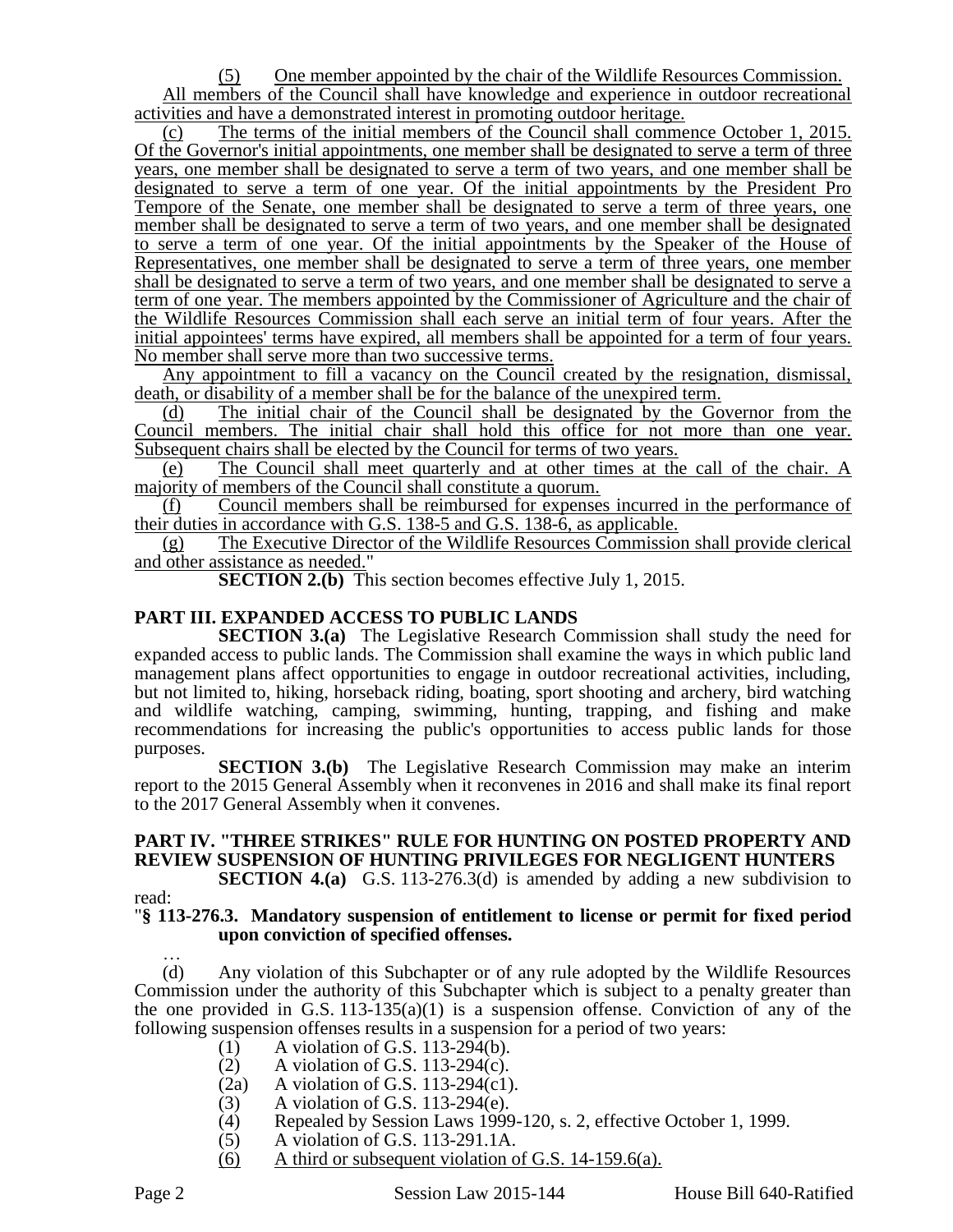A conviction of any other suspension offense results in a suspension for a period of one year."

**SECTION 4.(b)** The Wildlife Resources Commission shall review the provisions of Article 21B of Chapter 113 of the General Statutes that provide for the suspension of hunting privileges upon conviction of criminally negligent hunting and determine whether those provisions should be amended or expanded to provide increased protection to the public from negligent or reckless hunting. In developing its findings, the Wildlife Resources Commission shall consult with organized hunting clubs and propose recommendations to address individuals who repeatedly violate club rules and regulations. The Wildlife Resources Commission shall also consult with public interest groups in developing its findings. The Wildlife Resources Commission shall report its findings and recommendations to the 2015 General Assembly when it reconvenes in 2016.

# **PART V. ALLOW SEVEN-DAY HUNTING ON PRIVATE LAND WITH PERMISSION OF THE OWNER**

**SECTION 5.(a)** G.S. 103-2 reads as rewritten:

### "**§ 103-2. Hunting Method of take when hunting on Sunday.**

(a) If any person shall, except in defense of his own property, hunt on Sunday, having with him a shotgun, rifle, or pistol, he Any landowner or member of the landowner's family, or any person with written permission from the landowner, may hunt with the use of firearms on Sunday on the landowner's property, except that all of the following limitations apply:

- (1) Hunting on Sunday between 9:30 A.M. and 12:30 P.M. is prohibited, except on controlled hunting preserves licensed pursuant to G.S. 113-273(g).
- $\frac{1}{2}$  Hunting of migratory birds on Sunday is prohibited.<br>
The use of a firearm to take deer that are run or chas
- The use of a firearm to take deer that are run or chased by dogs on Sunday is prohibited.
- (4) Hunting on Sunday within 500 yards of a place of worship or any accessory structure thereof, or within 500 yards of a residence not owned by the landowner, is prohibited.
- (5) Hunting on Sunday in a county having a population greater than 700,000 people is prohibited.

(b) A person who hunts on Sunday in a manner prohibited under subsection (a) of this section shall be guilty of a Class 3 misdemeanor. Provided, that the provisions hereof shall not be of this section are not applicable to military reservations, the jurisdiction of which is exclusively in the federal government,  $\theta$ -to field trials authorized by the Wildlife Resources Commission. Commission, or to actions taken in defense of a person's property. Wildlife protectors are granted authority to enforce the provisions of this section."

**SECTION 5.(b)** G.S. 153A-129 reads as rewritten:

# "**§ 153A-129. Firearms.**

(a) A Except as provided in this section, a county may by ordinance regulate, restrict, or prohibit the discharge of firearms at any time or place except in any of the following instances:

- (1) when When used to take birds or animals pursuant to Chapter 113, Subchapter IV<sub>,</sub> IV.
- $\frac{12}{13}$  when When used in defense of person or property, property.<br>  $\frac{12}{13}$  or when When used pursuant to lawful directions of
- or when When used pursuant to lawful directions of law-enforcement officers.

(b) A county may by ordinance prohibit hunting on Sunday as allowed under G.S. 103-2, provided the ordinance complies with all of the following:

- (1) The ordinance shall be applicable from January 1 until December 31 of any year of effectiveness.
- (2) The ordinance shall allow for individuals hunting in an adjacent county with no restriction on Sunday hunting to retrieve any animal lawfully shot from the adjacent county.
- (3) The ordinance shall be applicable to the entire county.

 $(c)$  A county may also-regulate the display of firearms on the public roads, sidewalks, alleys, or other public property.

This section does not limit a county's authority to take action under Article 1A of Chapter 166A of the General Statutes."

**SECTION 5.(c)** Subsection (b) of this section becomes effective October 1, 2017. A county may adopt an ordinance to prohibit Sunday hunting prior to October 1, 2017, but any